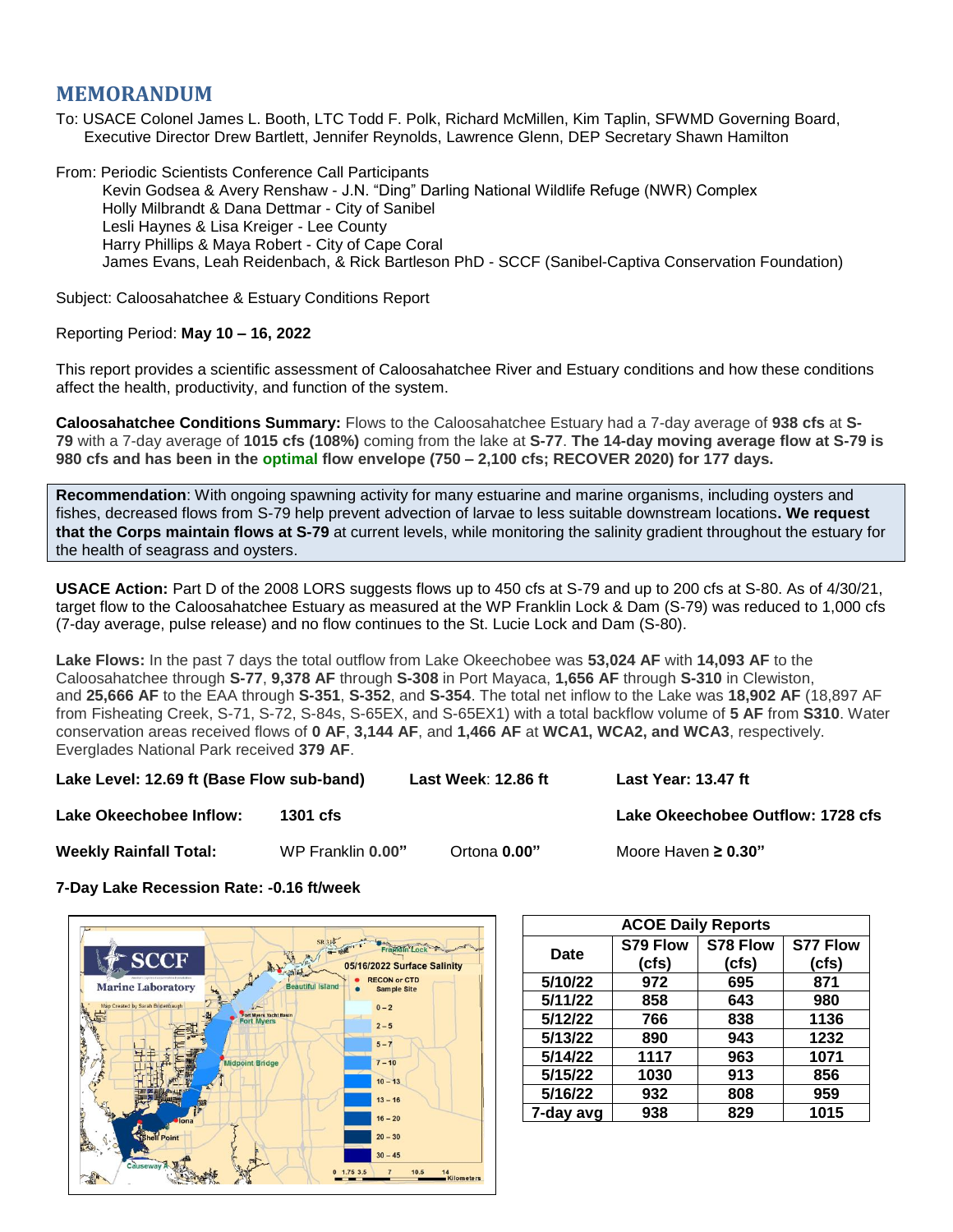### **Caloosahatchee Estuary Page 2 of 3**



| <b>Light Penetration</b> |                   |                                |                  |                                |  |  |  |
|--------------------------|-------------------|--------------------------------|------------------|--------------------------------|--|--|--|
| <b>Site</b>              | 25% Iz            | <b>Target</b><br><b>Values</b> | <b>Turbidity</b> | <b>Target</b><br><b>Values</b> |  |  |  |
|                          | meters            |                                | <b>NTU</b>       |                                |  |  |  |
| <b>Fort Myers</b>        | <b>ND</b>         | > 1                            | <b>ND</b>        | < 18                           |  |  |  |
| <b>Shell Point</b>       | $1.73^\circ$      | >2.2                           | 1.2              | < 18                           |  |  |  |
| Causeway                 | 2.06 <sup>c</sup> | > 2.2                          | 1.4              | 5 >                            |  |  |  |

*25% Iz is the depth (z) where irradiance (I) is 25% of surface irradiance. Target values indicate the depth of light penetration needed for healthy seagrass.* m measured, c calculated

**Cyanobacteria Status:** On 5/17/22 sampling for cyanobacteria by the Lee County Environmental Lab reported **abundant** *Dolichospermum*, sparse *Microcystis*, and cyanobacterial filaments at the **Alva Boat Ramp** as streaks with some accumulation. *Dolichospermum,* sparse *Microcystis*, and cyanobacterial filaments were **moderately abundant** at the **Franklin Locks** as some streaks with accumulation along the lock. *Dolichospermum*, *Microcystis* and cyanobacterial filaments were **moderately abundant** at the **Davis Boat Ramp** as streaks with accumulation along the seawall.

**Upper Estuary Conditions:** The 30-day average surface salinity at the Fort Myers Yacht Basin was **4.6 psu**, within the suitable range for tape grass.

**Lower Estuary Conditions:** The average salinity at Shell Point RECON was **27 psu**, within the optimal range for oysters and seagrasses.

| <b>Monitor Site</b>           | Salinity (psu) <sup>a</sup> | Diss $O2$    | <b>FDOM</b>         | Chlorophyll   |
|-------------------------------|-----------------------------|--------------|---------------------|---------------|
|                               | [previous week]             | $(mg/L)^b$   | (qsde) <sup>c</sup> | $(\mu g/L)^d$ |
| <b>Beautiful Island</b>       | $0.5 - 1.6 [0.5 - 1.5]$     |              | 197                 | -------       |
| <b>Fort Myers Yacht Basin</b> | $2.8 - 7.5$ [2.8 - 5.2]     | $4.7 - 7.2$  | 161                 | -------       |
| <b>Shell Point</b>            | $17 - 33$ [17 - 33]         | $5.1 - 7.5$  | 55.5                | 2.3           |
| <b>McIntyre Creek</b>         | $30.3 - 32.6$ [29.4 - 31.9] | $2.8 - 11.7$ | --------            | -------       |
| <b>Tarpon Bay</b>             | $28.5 - 32.3$ [29.6 - 33.0] | $3.4 - 8.7$  | -------             | -------       |
| <b>Wulfert Flats</b>          | --------                    | .            |                     | -------       |

#### **Water Quality Conditions**

**Red values are outside of the preferred range.**

**<sup>a</sup> Salinity target values: BI < 5, FM < 10, SP = 10 – 30**

**<sup>b</sup> Dissolved O<sup>2</sup> target values: all sites > 4**

**<sup>c</sup> FDOM target values: BI < 70, FM < 70, SP < 11**

**<sup>d</sup> Chlorophyll target values: BI < 11, FM < 11, SP < 11** 

**<sup>s</sup> Single sonde lower and surface layer or surface grab lab measurement**

**------- no data**

**Red Tide:** On 5/13/22, the FWC reported that the red tide organism, *Karenia brevis* was not observed in Southwest Florida.

**Wildlife Impacts:** In the past week (5/8 – 5/16), the CROW wildlife hospital on Sanibel received 5 toxicosis patients: 2 double crested cormorants (2 still at crow), 1 ruddy turnstone (died), 1 laughing gull (died), and 1 white ibis (still at CROW).